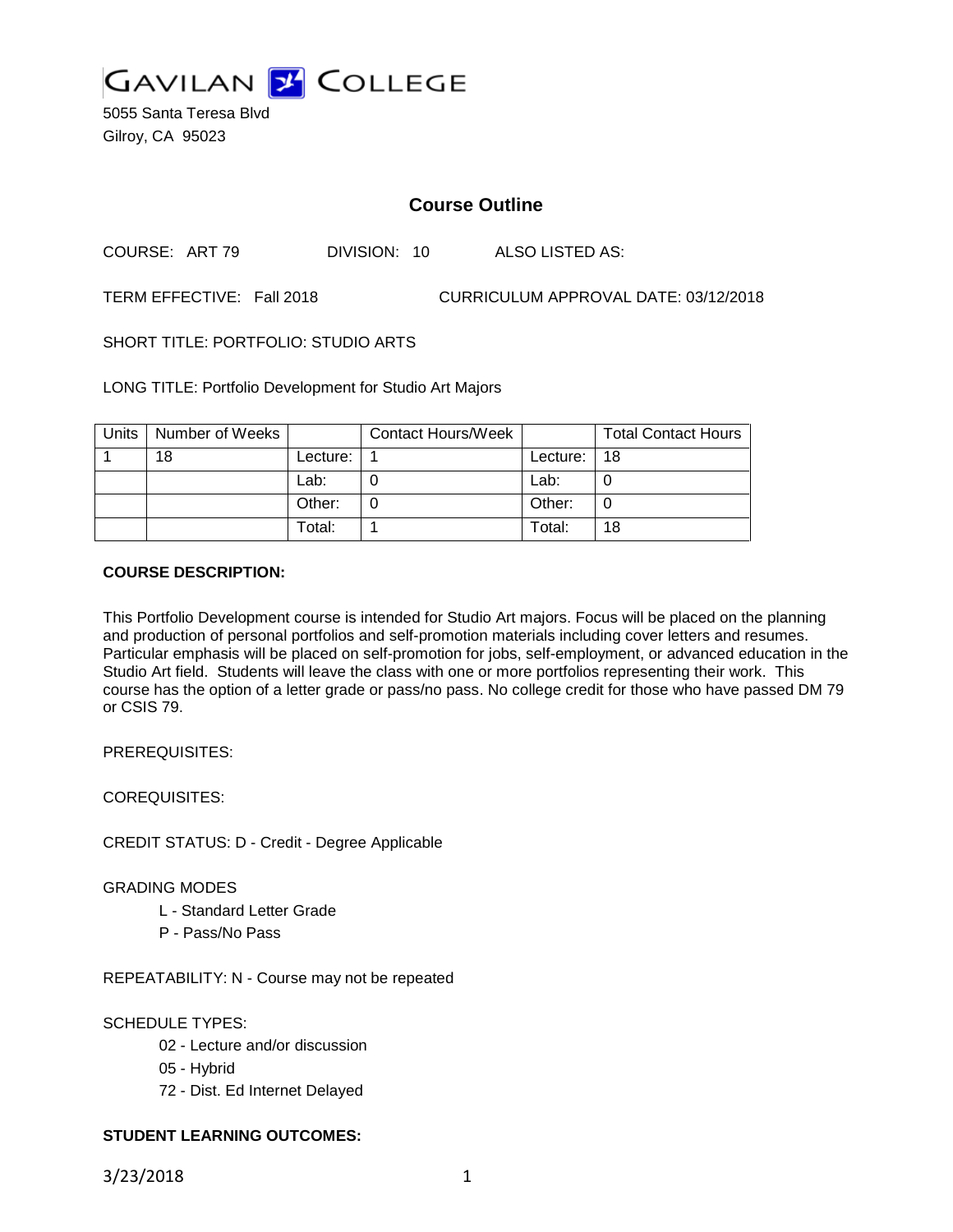1. Design and construct a professional creative art portfolio, both in hardcopy and electronic form, to showcase their creative work for employment, higher education, grants, creative projects and exhibition purposes.. This includes business cards and logo design.

Measure of assessment: critique and discussion, portfolio review, skill demonstration and presentation of portfolio

Year assessed, or planned year of assessment: 2014

2. Create a statement of purpose, design a resume, and write an effective cover letter for employment, higher education, grants, creative projects and exhibition purposes.

Measure of assessment: writing assignments, essay

Year assessed, or planned year of assessment: 2014

3. Discuss and present their creative work and self-promote their creative and technical skills for employment, higher education, grants, creative projects and exhibition purposes.

Measure of assessment: critique and discussion, portfolio review, skill demonstration and presentation of portfolio

Year assessed, or planned year of assessment: 2014

4. Identify and use social media, apps, and the internet to showcase their art , as well as, make professional connections for educational and employment purposes.

Measure of assessment: visual presentations, and skill demonstrations

Year assessed, or planned year of assessment: 2014

### **CONTENT, STUDENT PERFORMANCE OBJECTIVES, OUT-OF-CLASS ASSIGNMENTS**

Curriculum Approval Date: 03/12/2018

CONTENT: Lecture (2 hours)

Introduction to portfolio design, concepts, and purpose.

Components of an art portfolio: traditional and

non-traditional.

Survey of portfolio designs.

STUDENT PERFORMANCE OBJECTIVES:

Students will be able to explain portfolio designs, concepts, and purposes. Students will be able to describe, compare

and contrast the components of traditional and non-traditional portfolios.

### **OUT OF CLASS ASSIGNMENTS:** (4 hours)

Read handouts and textbook materials about portfolio designs, concepts, and purposes.

Research the web for traditional and non-traditional portfolio designs. Begin preliminary planning of portfolio. Assigned essay on the topic of portfolio design.

CONTENT: Lecture (2 hours)

Artwork

reproduction: photographic prints, photographic film and digital slides, video, and the internet.

Photographic lighting techniques for documenting two-dimensional and three-dimensional artwork for print, slides, and web.

Digital photography darkroom techniques to produce professional quality slides and photographic prints. Scanning techniques for slide, print and web.

File types and resolution

for print, slide, web and CD ROM presentation.

Techniques for screen capture of artworks.

STUDENT PERFORMANCE OBJECTIVES:

Students will be able to use photographic lighting techniques to create

professional looking slides and digital photographs of their artwork.

Students will be able to scan, digitally enhance, and print images to use in their portfolios and web galleries.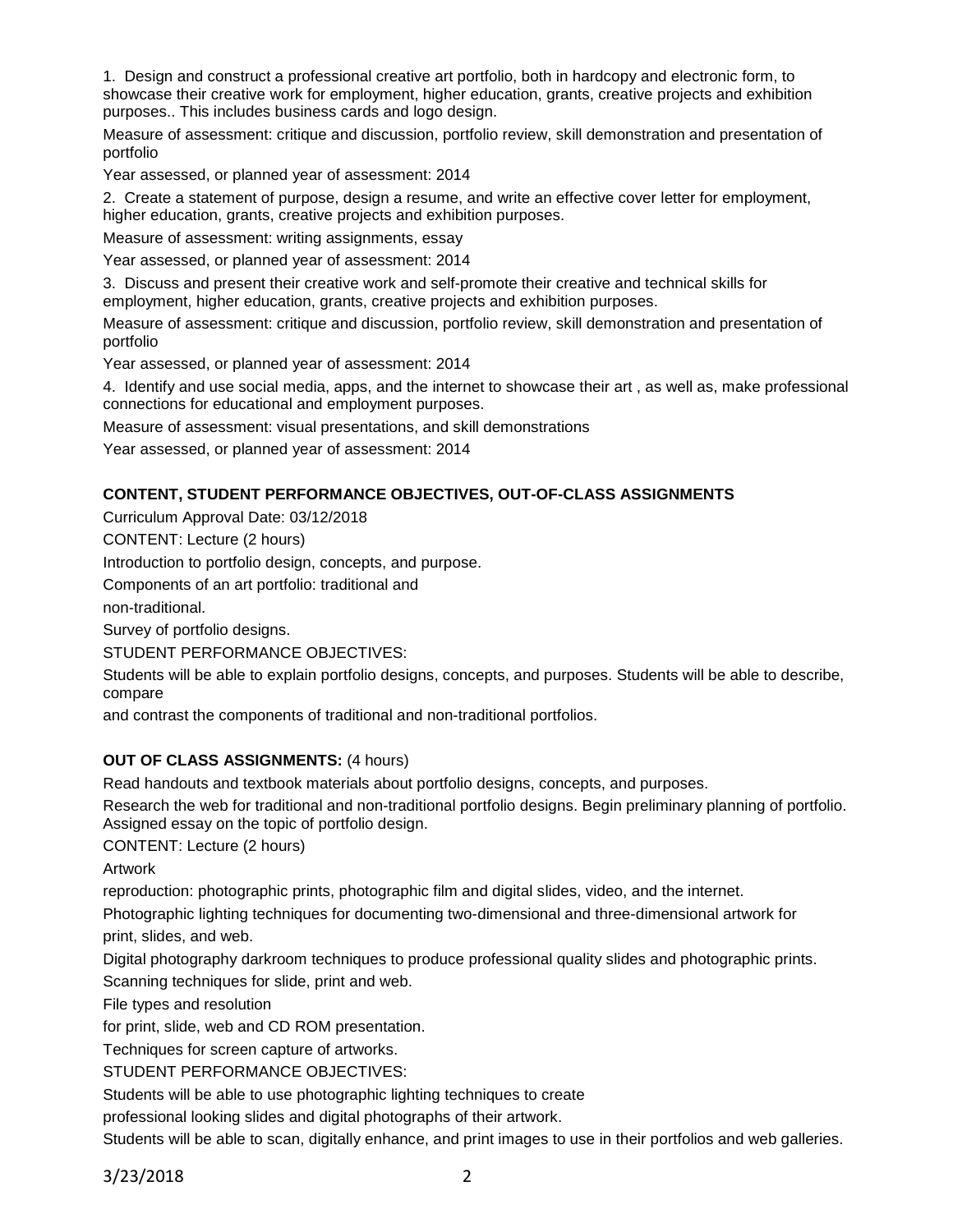OUT OF CLASS

ASSIGNMENTS: (4 hours)

Photograph, scan, and digitally enhance images for slides and prints for portfolio. Read handouts and textbook material about photographic lighting techniques for

two-dimensional and three-dimensional artworks, digital photography darkroom techniques, and professional printing for a portfolio and the internet.

CONTENT: Lecture (2 hours)

Portfolio research,

planning, preparation, and organization: resources, materials, media, technologies, architecture, navigation, quality, and quantity.

Target audience / market reflected in portfolio styles and

strategies: commercial, employment, education, teaching, artist residency, and grant proposals.

STUDENT PERFORMANCE OBJECTIVES:

Students will be able to research, plan, prepare, and organize their

portfolio in terms of resources, materials, media, technologies, architecture, navigation, quality, and quantity. Students will be able to identify portfolio criteria and design their portfolios for a

variety of purposes (commercial, employment, education, teaching, artist residency, and grant proposals).

OUT OF CLASS ASSIGNMENTS: (4 hours)

First draft of portfolio design (example: written

description illustrated with thumbnail drawings, photos or sketches). Collect portfolio materials, examples of artwork, tear sheets, and other examples of work to be included in the portfolio. Read

handouts about portfolio design. Read textbook about portfolio design.

CONTENT: Lecture (2 hours)

Portable hardcopy portfolio ( book format, presentation album, presentation boxes, slides, original

art versus copies, and Video)

Portable hardcopy portfolio design, layout, and style: sequencing, mixing media, scale, personality, tone, and craftsmanship.

Midterm quiz.

STUDENT PERFORMANCE

OBJECTIVES:

Students will be able to describe and compare the various types of portable hardcopy portfolios.

Students will be able to design a portable hardcopy portfolio with consideration to

layout, style, sequencing, scale, personality, tone, craftsmanship, and mixing media.

OUT OF CLASS ASSIGNMENTS: (4 hours)

Read handouts and textbook materials about portable hardcopy portfolios.

Work

on a portable hardcopy design (example: Scan images and photograph artworks for portfolio).

Collect portfolio materials, examples of artwork, tear sheets, and other examples of work to be included in the portable hardcopy portfolio.

Read handouts and textbook material about portable hardcopy portfolio design.

CONTENT: Lecture (2 hours)

Portable digital media portfolio: digital slides, CD /

DVD, video, USB drive, website gallery, and web presence which includes the use of social media.

Portable digital media and web based portfolio design, layout, and style: sequencing, mixing media,

scale, personality, tone, and craftsmanship.

Publishing on the Internet.

STUDENT PERFORMANCE OBJECTIVES:

Students will be able to describe and compare the various types of portable digital media, and web portfolios.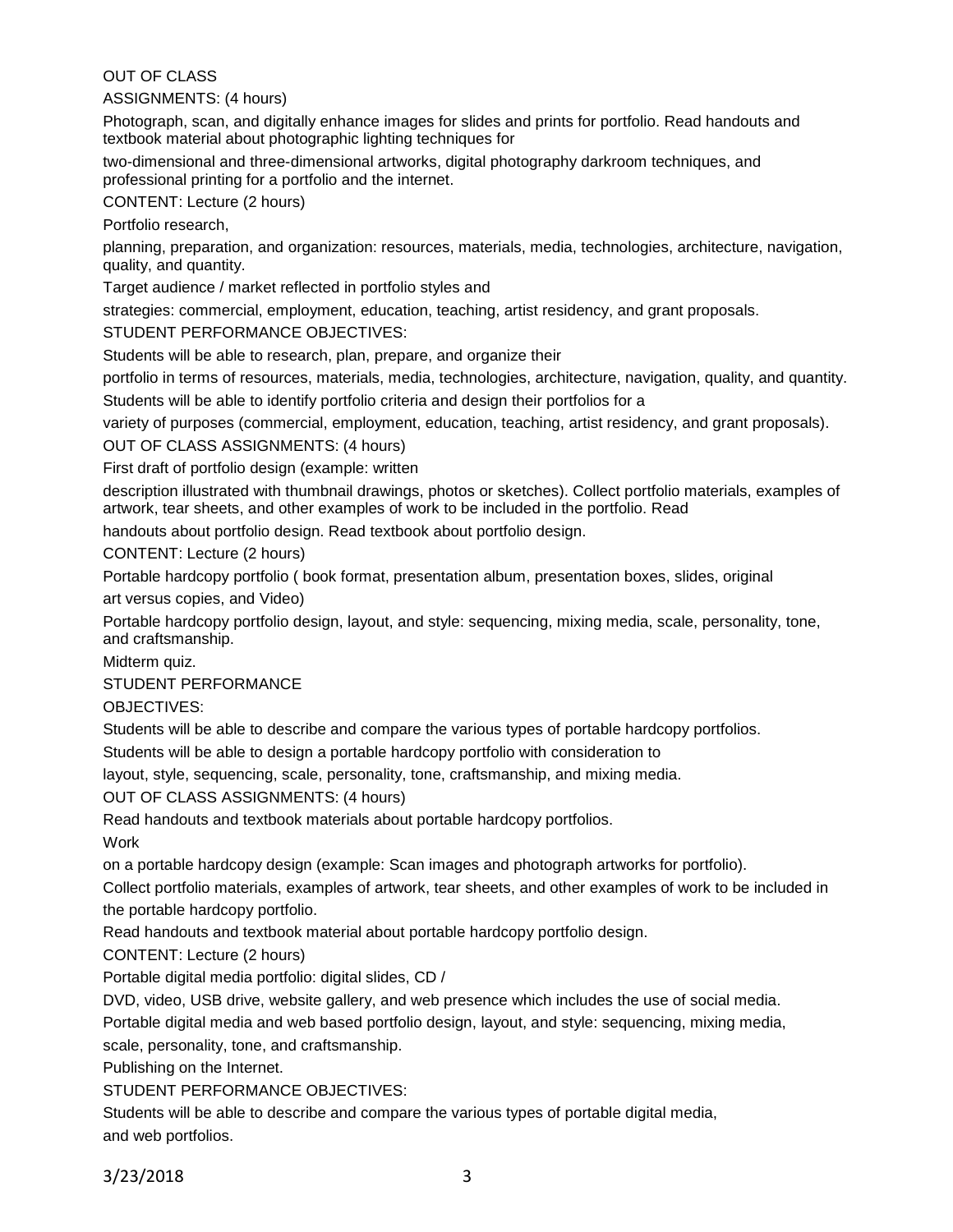Students will be able to design a portable digital portfolio and web based portfolio with consideration to layout, style, sequencing, scale, personality, tone, craftsmanship, and

mixing media.

OUT OF CLASS ASSIGNMENTS: (4 hours)

Read handouts and textbook materials about portable digital and web based portfolios.

Work on a portable digital or web based portfolio design

(example: Digitize artworks for the digital portfolio and the internet. Create PDF files of supporting documents).

Collect and digitize portfolio materials, examples of artwork, tear sheets, and

other examples of work to be included in the portable digital or web based portfolio.

Read handouts and textbook material about portable digital portfolio and web based portfolio designs. CONTENT:

Lecture (2 hours)

Resume package: cover letter, curriculum vitae, statement of purpose, biography, and letter of inquiry Resume Styles: visual arts, graphic design, digital media, theater arts, dance,

music, or any other creative discipline.

Resume Formats: electronic, on-line, paper

Coordinating the resume to your portfolio.

Business card, stationary, brochures, and logo design.

**STUDENT** 

PERFORMANCE OBJECTIVES:

Students will be able to create a professional resume package, cover letter, curriculum vitae, statement of purpose, biography, and letter of inquiry.

Students will be able to

recognize and design a variety of resume styles tailored to specific career objectives: commercial, employment, education, teaching, artist residency, and grant proposal.

Students will be able to

coordinate their resume to their portfolio style.

Students will be able to create business cards, stationary, and their own logo design.

OUT OF CLASS ASSIGNMENTS: (4 hours)

First drafts of resume,

statement of purpose, cover letter, biography, and letter of inquiry. Design a business card, and a logo design. Read handouts and textbook material about resumes, statements of purpose, cover

letters, letters of inquiry, biographies, and business card and logo design.

CONTENT: Lecture (2 hours)

The design and production of a web site portfolio.

The concept and design of a splash page.

Image, text, animation, video, and sound preparation

techniques.

Use of available templates and software for web publishing.

Design and storyboarding the website.

Creating an art blog.

**STUDENT** 

### PERFORMANCE OBJECTIVES:

Students will be able to select and prepare portfolio media for web

publishing.

Students will be able to storyboard a small portfolio web

site.

Students will be able to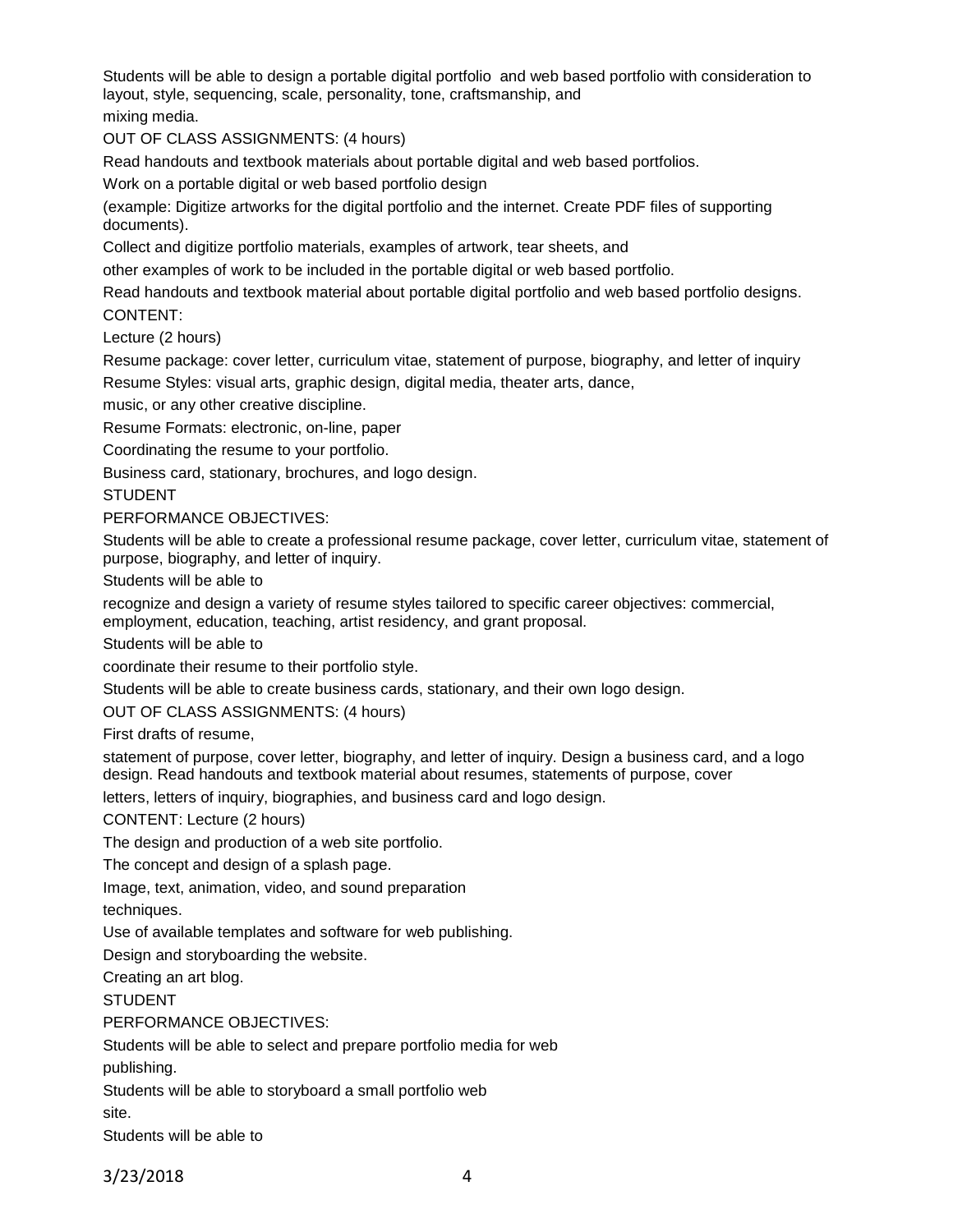design a splash page and an art blog. OUT OF CLASS ASSIGNMENTS: (4 hours) Construct a storyboard of a portfolio web site. Select and prepare materials for web publishing. Design and create a splash page and blog design. Read handouts and textbook material about web publishing. CONTENT: Lecture (2 hours) Using the CD ROM or DVD (e-media) for the portfolio presentation. Burning a CD or DVD. The similarities and differences of web site and e-media. Creating digital slide shows. Digital slide show software (e.g., PowerPoint, Director, slideshow). The interactive portfolio presentation. Inclusion of video and sound. Use of available templates. Distribution via mail, email, and web search engines. Networking with friends, peers, clients and potential employers, including social media. Final exam, portfolio critique and presentation. STUDENT PERFORMANCE OBJECTIVES: Students will be able to explain the benefits of using e-media for their portfolio. Students will be able to add images and other media to a template and burn a CD/DVD for copying and distribution. Students will be able to publish to the internet. OUT OF CLASS ASSIGNMENTS: (4 hours) Storyboard an interactive presentation. Prepare and add images to a chosen template. Create a slide show. Burn a master CD or DVD. Plan, design, and create an e-media portfolio. Read handouts and textbook material about

e-media portfolios, digital slide presentations, and burning to CD or DVD. Finish portable hardcopy portfolio.

# **METHODS OF INSTRUCTION:**

Lecture, examples of others work, field research, and performance.

## **OUT OF CLASS ASSIGNMENTS:**

Required Outside Hours: 10 Assignment Description: Photograph 10-12 artworks for hard copy portfolio. Required Outside Hours: 10 Assignment Description: Create digital portfolio utilizing photographs of 10-12 artworks. Required Outside Hours: 8 Assignment Description: Students will write weekly reading summaries. Required Outside Hours: 8 Assignment Description: Students will read textbook chapters and articles.

# **METHODS OF EVALUATION:**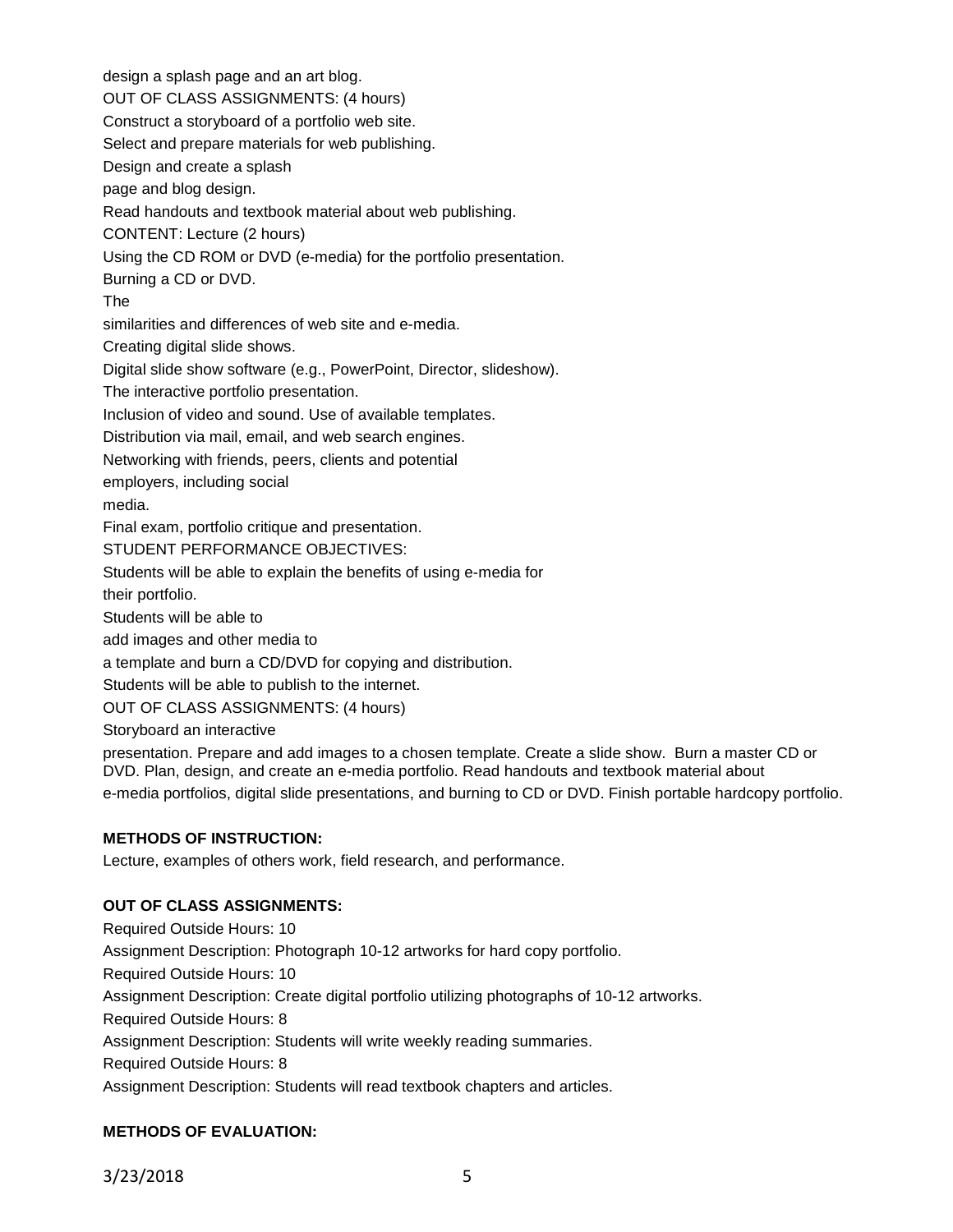Writing assignments Percent of total grade: 20.00 % Percent range of total grade: 20 % to 40 % Written Homework Essay Exams Other: reading handouts Problem-solving assignments Percent of total grade: 10.00 % Percent range of total grade: 10 % to 40 % Field Work Quizzes Other: critique and presentation Skill demonstrations Percent of total grade: 30.00 % Percent range of total grade: 30 % to 50 % Class Performance/Performance Exams Objective examinations Percent of total grade: 10.00 %

### **REPRESENTATIVE TEXTBOOKS:**

Required Representative Textbooks

Denise Anderson. Stand Out: Design a Personal Brand, Build a Killer Portfolio, Find a Great Design Job. San Francisco, California: Peachpit Press 1 edition, 2016,2016.

New and up to date information regarding art and design portfolios.

ISBN: ISBN: 978-0134134086

Reading Level of Text, Grade: Reading level of text, Grade: 13+ Verified by: Verified by:Fry's Readability Graph

### **ARTICULATION and CERTIFICATE INFORMATION**

Associate Degree: GAV C1, effective 200170 CSU GE: IGETC: CSU TRANSFER: Transferable CSU, effective 200170 UC TRANSFER: Not Transferable

SUPPLEMENTAL DATA: Basic Skills: N Classification: Y Noncredit Category: Y Cooperative Education: Program Status: 1 Program Applicable Special Class Status: N CAN: CAN Sequence: CSU Crosswalk Course Department: ART CSU Crosswalk Course Number: 79 Prior to College Level: Y Non Credit Enhanced Funding: N Funding Agency Code: Y In-Service: N Occupational Course: E